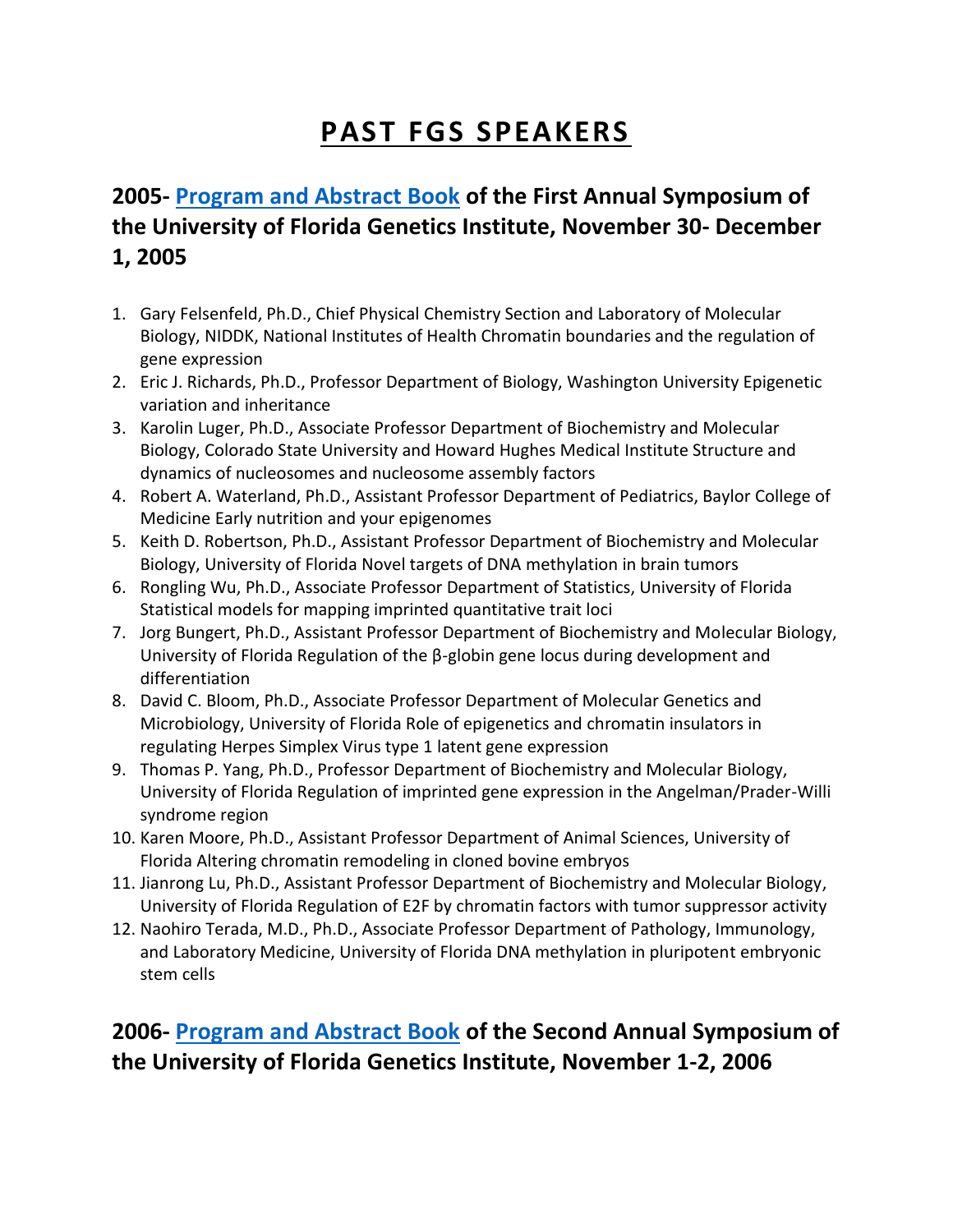- 1. Thomas J. Kelly, M.D., Ph.D., Sloan-Kettering Institute, DNA replication and cell cycle checkpoints
- 2. Jeffrey D. Palmer, Ph.D, Indiana University, Plant mitochondrial genomes: unexpected bounties of lateral gene transfer
- 3. Steven A. Goldman, M.D., Ph.D., University of Rochester, Isolation, induction and use of stem and progenitor cells of the adult brain
- 4. Dennis A. Steindler, Ph.D., University of Florida, Embryonic, adult and cancer stem cells in vitro and in vivo
- 5. John M. Davis, Ph.D., University of Florida, Genetic analysis of adaptive traits in forest trees
- 6. Michael S. Waterman, Ph.D., University of Southern California, Whole genome optical mapping
- 7. Julie A. Johnson, Pharm.D., University of Florida, Pharmacogenomics
- 8. Gerald F. Joyce, M.D., Ph.D., The Scripps Research Institute, Genetics in vitro: synthesizing the RNA world
- 9. Douglas E. Soltis, Ph.D., University of Florida, Darwin's abominable mystery: developmental genetic/genomic insights into angiosperm evolution
- 10. Sean M. Sullivan, Ph.D., University of Florida, Development of tumor vasculature targeted nanoplexes for treatment of malignant brain cancer

# **2007- [Program and Abstract Book](http://ufdc.ufl.edu/IR00000754/00001) of the Third Annual Symposium of the University of Florida Genetics Institute, November 7-8, 2007**

- 1. Michael Snyder, Ph.D., Director/Yale Center for Genomics and Proteomics, Analyze this and that: Genomes and proteomes
- 2. Martin Cohn, Ph.D., Associate Professor, Department of Zoology/University of Florida, Molecular Development of the external genitalia
- 3. Vicki Rosen, Ph.D., Professor and Chair, Department of Developmental Biology/Harvard School of Dental Medicine, BMPs link skeletal development and bone regeneration
- 4. Brian Harfe, Ph.D., Assistant Professor, Department of Molecular Genetics and Microbiology/University of Florida, Patterning a vertebrate embryo
- 5. Elizabeth Kellogg, Ph.D., E. Desmond Lee and Family Professor of Botanical Studies, Department of Biology/University of Missouri–St.Louis, Genes and morphology in diversification of the cereals and their relatives
- 6. Matias Kirst, Ph.D., Assistant Professor, School of Forest Resources and Conservation/University of Florida, Evolution of gene expression in flowering plants
- 7. David Oppenheimer, Ph.D., Associate Professor, Department of Botany/University of Florida, RAPs: Novel regulators of actin organization in land plants
- 8. Thomas G. Whitham, Ph.D., Regents' Professor of Biology, Department of Ecology and Evolution, Director, Merriam-Powell Center for Environmental Research/Northern Arizona University, The genetic components of community structure and ecosystem processes, and their conservation implications
- 9. Henry Harpending, M.D., Ph.D., Distinguished Professor, Department of Anthropology/University of Utah, Humans are evolving rapidly and the rate is accelerating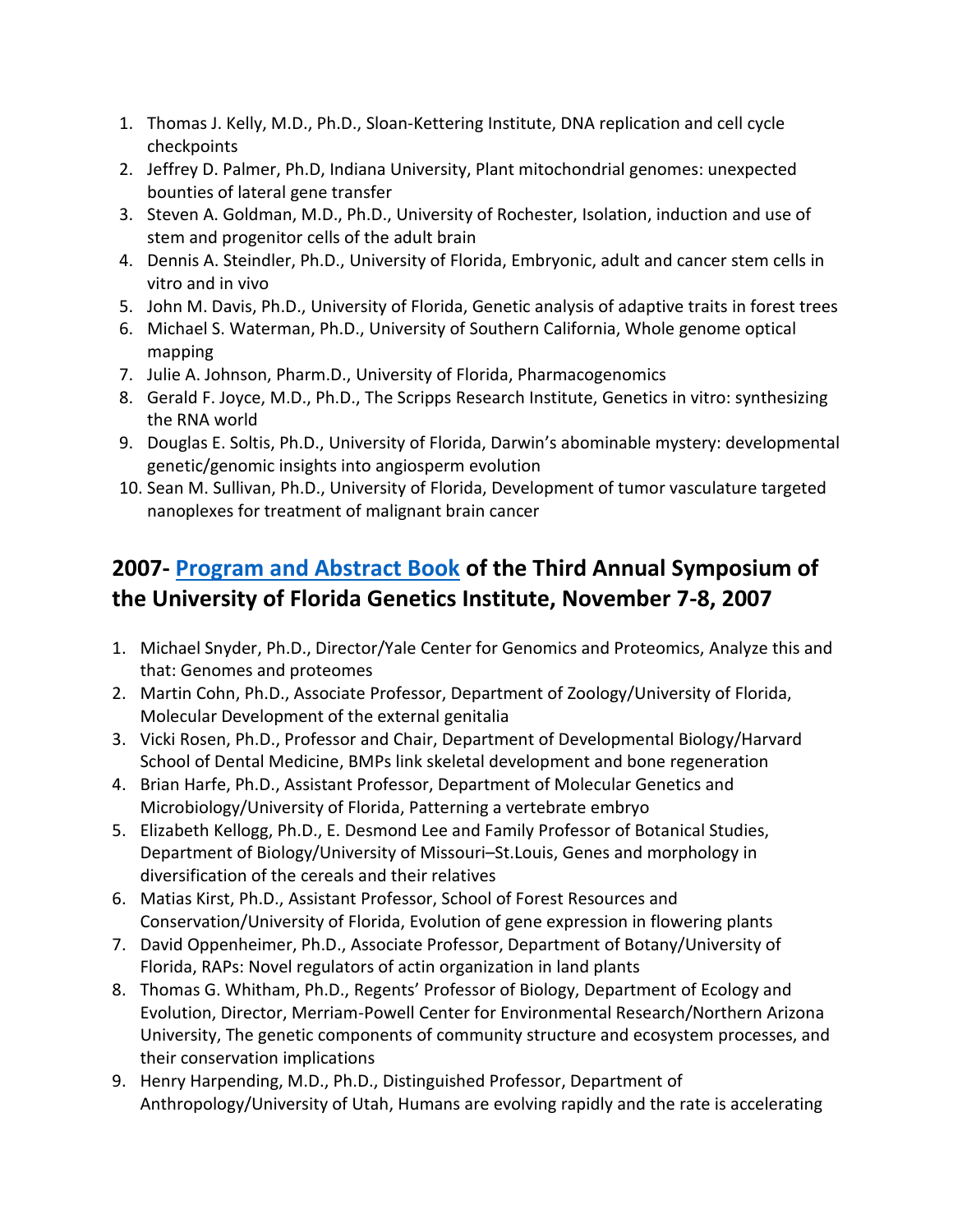- 10. Connie Mulligan, Ph.D., Associate Professor, Department of Anthropology/University of Florida, Reconstructing human migrations: Projects from the Americas and from Africa
- 11. Marta Wayne, Ph.D., Associate Professor, Department of Zoology, Director of the Graduate Program in Genetics and Genomics/University of Florida, Genetical genomics and the X chromosome

## **2008- [Program and Abstract Book](http://ufdc.ufl.edu/IR00000755/00001) of the Fourth Annual Symposium of the University of Florida Genetics Institute, October 29-30, 2008**



- 1. John M. Coffin, Ph.D., Molecular Biology & Microbiology/Tufts University, Co-evolution of retroviruses and their hosts
- 2. William W. Hauswirth, Ph.D., Ophthalmology & Molecular Genetics, Gene therapy restores light sensitivity to leber congenital amaurosis patients
- 3. Francis S. Collins, M.D., Ph.D., National Human Genome Research Institute/National Institutes of Health, Genetics, medicine, and society
- 4. Trudy F.C. Mackay, Ph.D., Genetics/North Carolina State University, The genetic architecture of quantitative traits: lessons from Drosophila
- 5. Charles F. Baer, Ph.D., Botany & Zoology, The effects of spontaneous mutations on phenotypic canalization in Caenorhabditis
- 6. Lauren M. McIntyre, Ph.D., Molecular Genetics & Microbiology, Modeling allele-specific expression
- 7. David Lipman, Ph.D., National Center for Biotechnology Information/National Library of Medicine/National Institutes of Health, Unexpected universals of protein evolution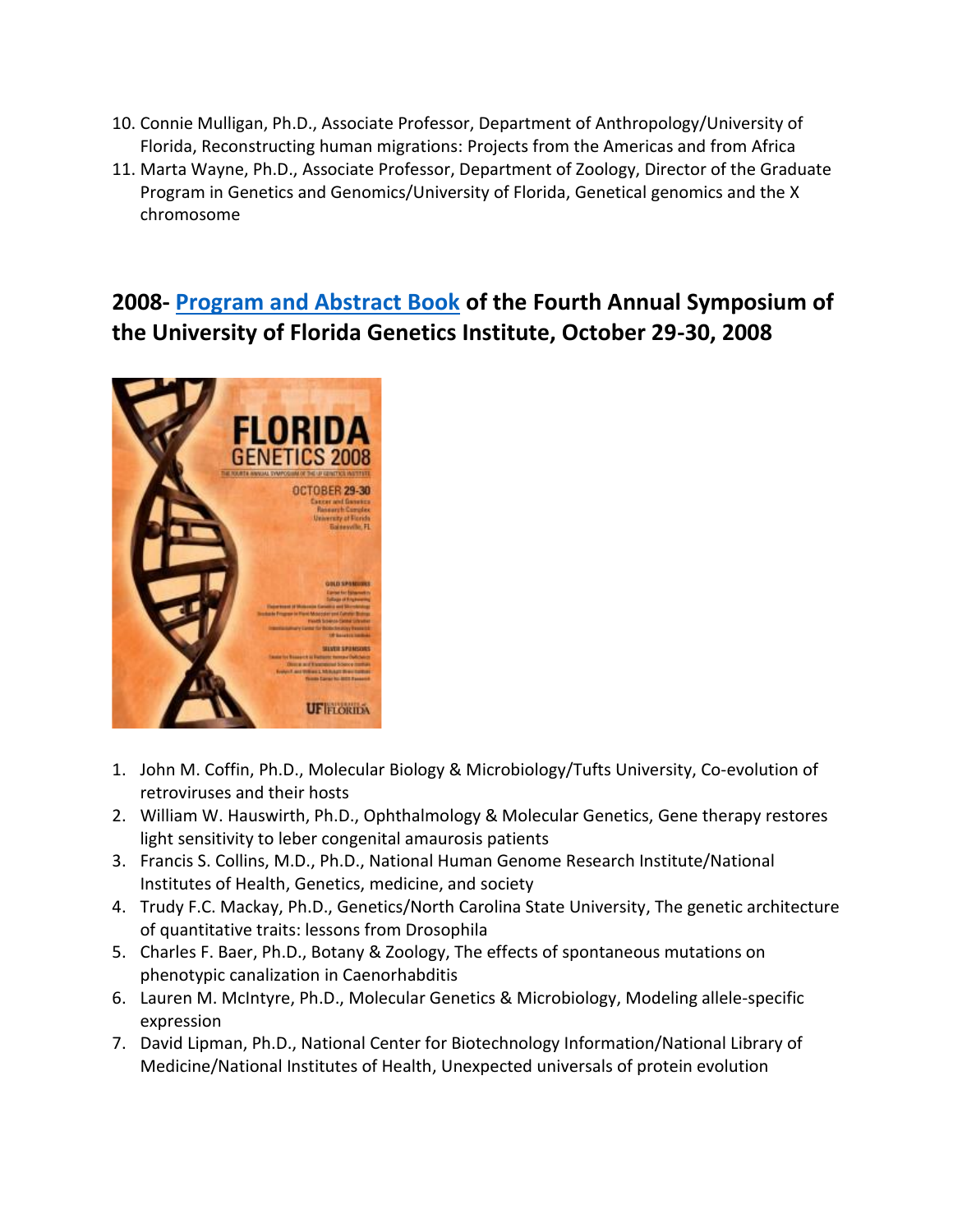- 8. Joseph R. Ecker, Ph.D., Plant Biology Laboratory/Salk Institute for Biological Studies, Sequencing 1,001 Arabidopsis genomes for functional and evolutionary studies
- 9. A. Mark Settles, Ph.D., Horticultural Sciences, Phenomics meets genomics: exploring maize seed development with high throughput technologies
- 10. Kevin M. Folta, Ph.D., Horticultural Sciences, Structural and functional genomics of strawberry: a gateway to the Rosaceae

### **2009- [Program and Abstract Book](http://ufdc.ufl.edu/IR00000756/00001) of the Fifth Annual Symposium of the University of Florida Genetics Institute, October 28-29, 2009**



- 1. Terry Van Dyke, Ph.D., Genetics/University of NorthCarolina, Chapel Hill, Mechanistic discovery in murine cancer models: From basic discovery to clinical translation
- 2. Rolf Renne, Ph.D., Molecular Genetics and Microbiology/University of Florida, KSHVencoded miRNAs and their role in viral biology
- 3. Leroy Hood, M.D., Ph.D., Institute for Systems Biology, Systems biology and systems medicine: Catalyzing a transformation from reactive to proactive medicine
- 4. Michael Levine, Ph.D., Genetics, Genomics and Development/University of California, Berkeley, Transcriptional precision in the Drosophila embryo
- 5. Lei Zhou, Ph.D., Molecular Genetics and Microbiology/University of Florida, Epigenetic regulation controls cellular sensitivity to stress induced apoptosis
- 6. Anna Di Rienzo, Ph.D., Human Genetics/University of Chicago, Adaptations to local environments in humans
- 7. David L. Reed, Ph.D., Mammalogy, Florida Museum of Natural History/University of Florida, Of lice and men: The inference of human evolutionary history from the perspective of its host-specific parasites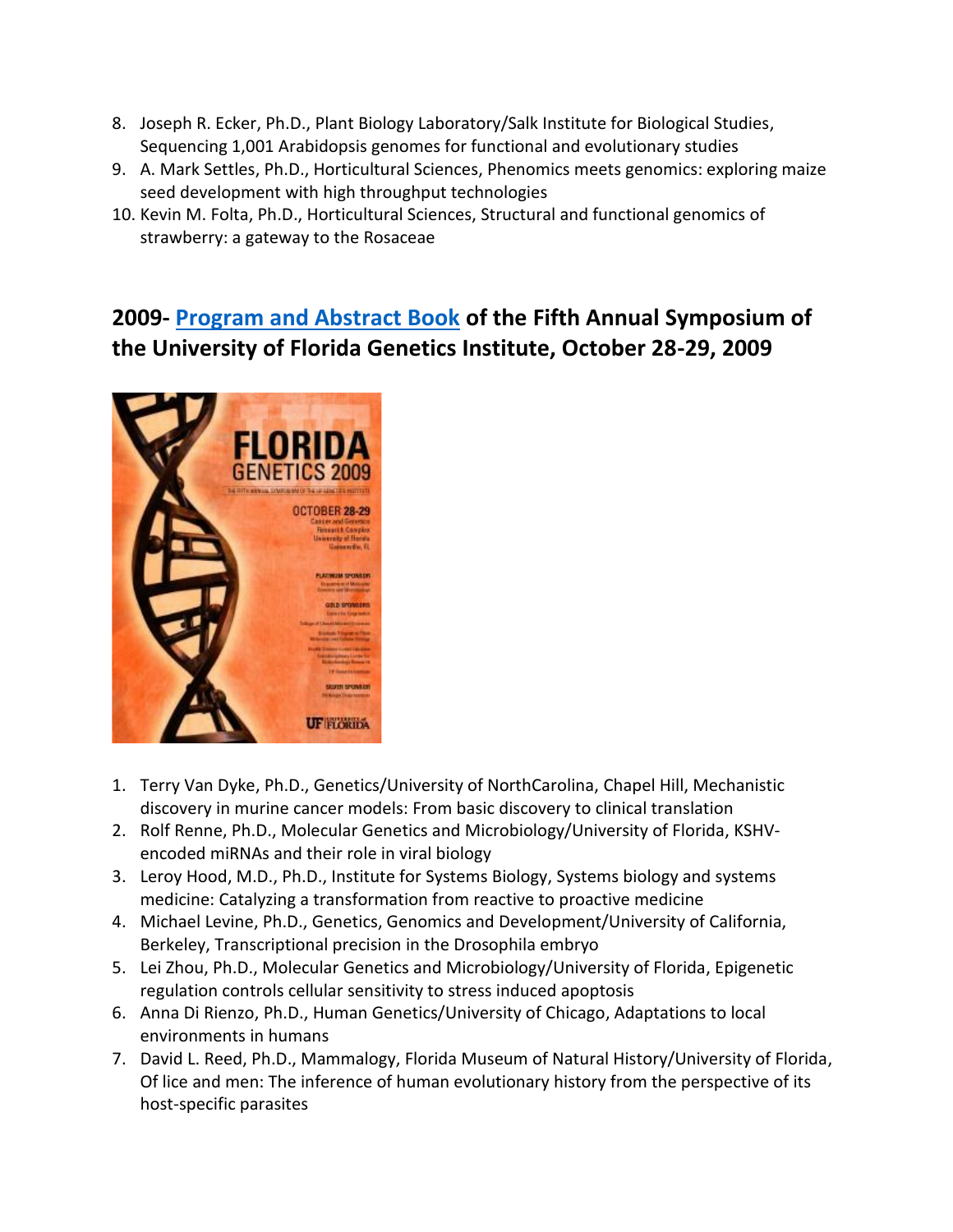- 8. Pamela S. Soltis, Ph.D., Molecular Systematics and Evolutionary Genetics, Florida Museum of Natural History/University of Florida, Whole-genome duplication in plant evolution: Case studies of ancient events and recent speciation
- 9. W. Brad Barabazuk, Ph.D., Biology/University of Florida, A conserved alternative splicing event in plants reveals an ancient exonization of 5sRNA
- 10. John Doebley, Ph.D., Genetics/University of Wisconsin, Madison, Evolution under domestication: Examples from maize and other crops
- 11. Karen E. Koch, Ph.D., Plant Molecular and Cellular Biology/University of Florida, Maize domestication: Metabolic adaptations in grain evolution

### **2010- [Program and Abstract Book](http://ufdc.ufl.edu/IR00000757/00001) of the Sixth Annual Symposium of the University of Florida Genetics Institute, October 27-28, 2010**

**Keynote Speaker: Dr. Thomas Caskey The University of Texas, Health Science Center at Houston "Schizophrenia Gene Discovery by Complete Genome Sequencing of Families"**



1. Folker Meyer, Ph.D., Institute for Genomics and Systems Biology/Argonne National Laboratory, Reversing the paradigm – the complete genome sequence for Candidatus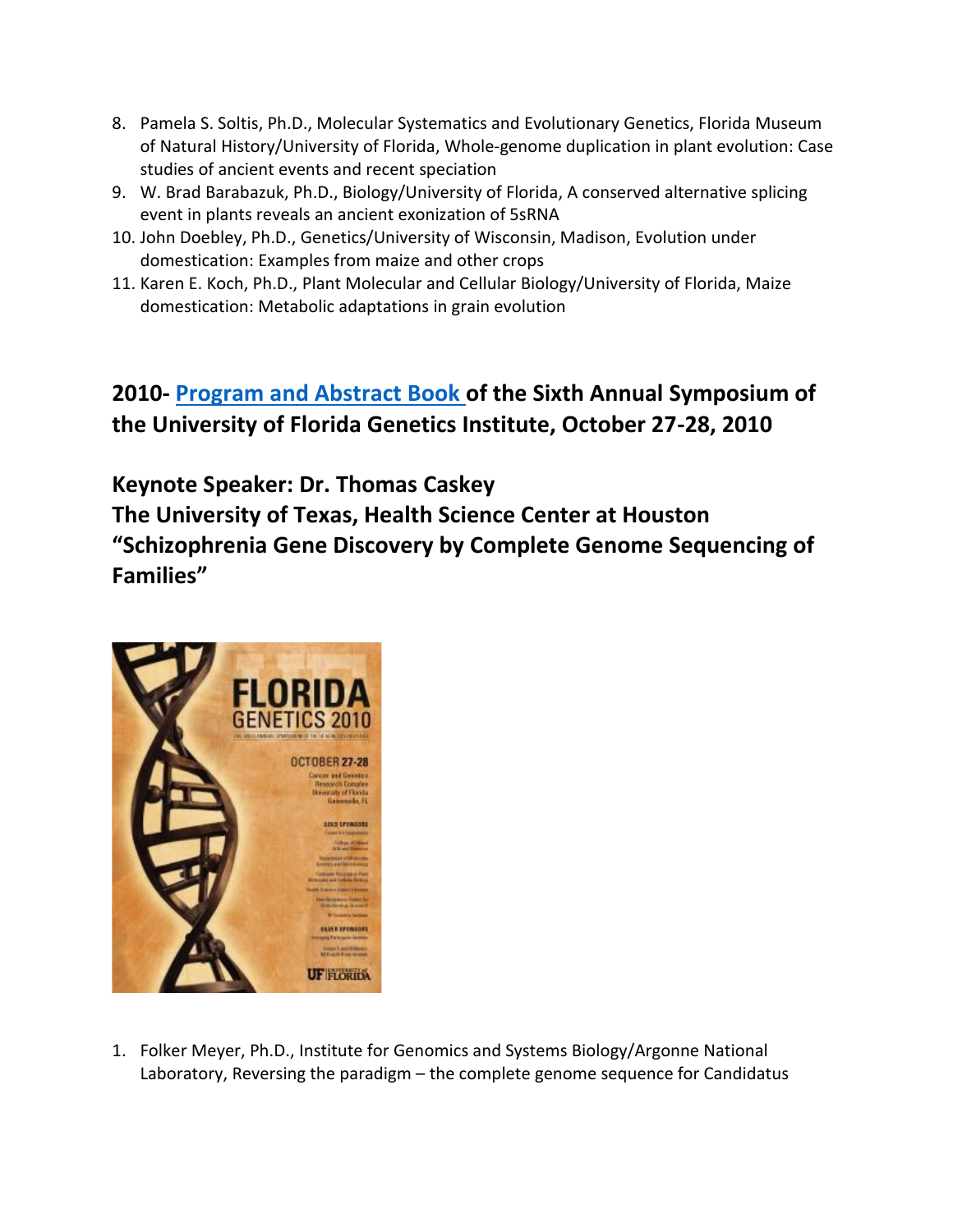Sulfuricurvum sp. derived from a complex short-read metagenome enables characterization of this novel proteobacterium

- 2. Eric Triplett, Ph.D., Microbiology and Cell Science/University of Florida, Defining the autoimmune microbiome for type 1 diabetes
- 3. Tom Caskey, M.D., F.A.C.P., Brown Foundation Institute of Molecular Medicine for the Prevention of Human Diseases, Schizophrenia gene discovery by complete genome sequencing of families
- 4. Marshall Bloom, M.D., Rocky Mountain Labs/National Institute of Allergy and Infectious Diseases, Pathogenesis of tick-born flavivirus infections: probing the pathogen-vector-host interface
- 5. Jorge Giron, Ph.D., Molecular Genetics and Microbiology/University of Florida, Hide-n-sick strategies of a human pathogen to colonize animal and plant cells
- 6. David Rasko, Ph.D., Institute for Genome Sciences/University of Maryland, Genomic and transcriptomic characterization of E. coli/Sigella: novel insights into established pathogens
- 7. Marco Salemi, Ph.D., Pathology, Immunology and Laboratory Medicine/University of Florida, On the temporal structure of longitudinal sample genealogies: from fast-evolving viruses to ancient DNA
- 8. Christine D. Chase, Ph.D., Plant Molecular and Cellular Biology/University of Florida, Cytoplasmic male sterility: window to mitochondrial-nuclear interactions in plants
- 9. Richard Amasino, Ph.D., Department of Biochemistry/University of Wisconsin, Madison, Vernalization: an environmentally induced epigenetic switch for flowering
- 10. Bernard Hauser, Ph.D., Department of Biology/University of Florida, Reactive oxygen scavengers regulate reproductive traits in Arabidopsis
- 11. Donald McCarty, Ph.D., Plant Molecular and Cellular Biology/University of Florida, Structure and evolution of the B3 transcription factor network controlling the transition between the seed and vegetative phases of the plant life cycle

# **2011- [Program and Abstract Book](http://ufdc.ufl.edu/IR00001148/00001) of the Seventh Annual Symposium of the University of Florida Genetics Institute, November 9-10, 2011**

**Keynote Speaker: Dr. Carol W. Greider Johns Hopkins School of Medicine "Telomeres in Cancer and Stem Cell Failure"**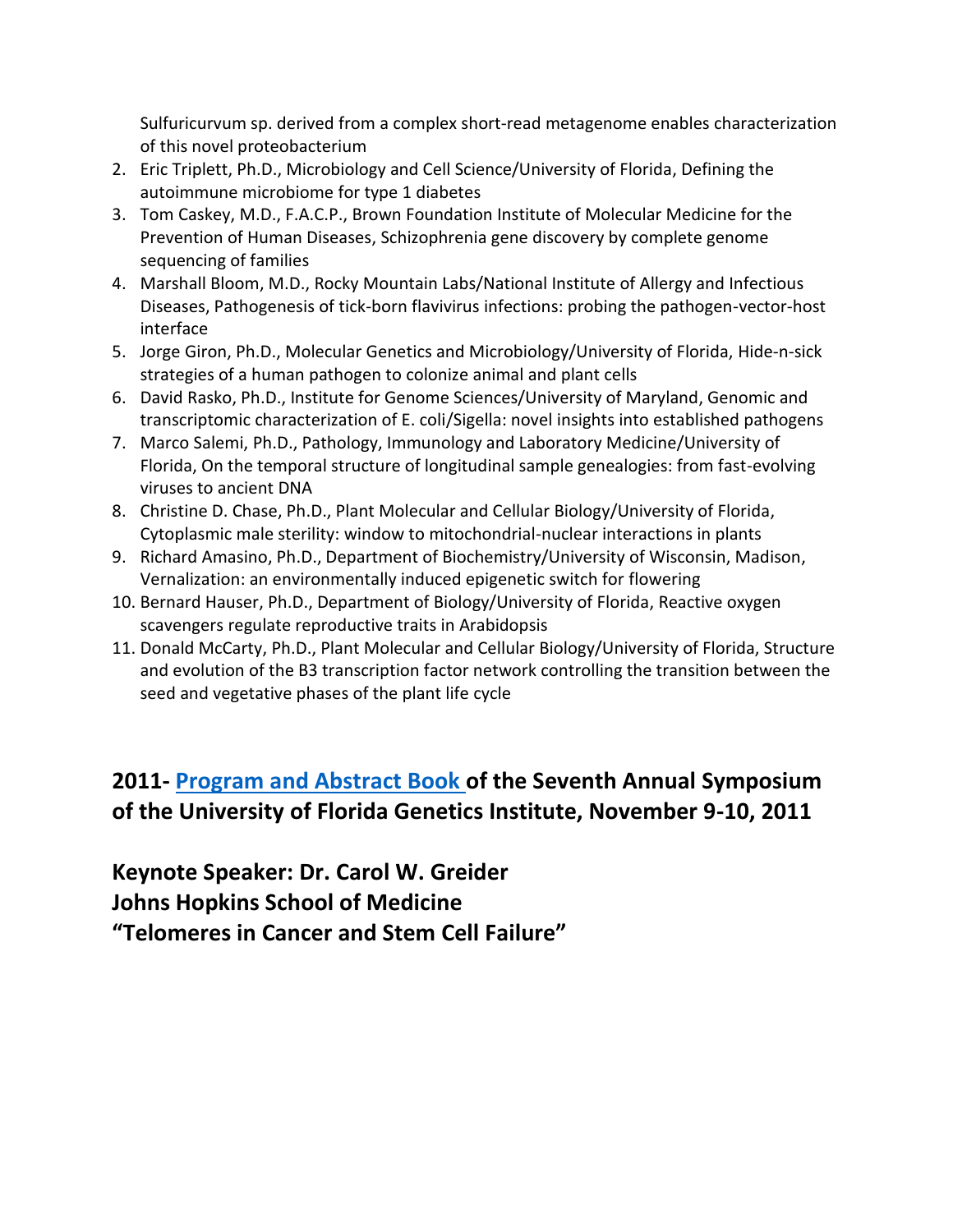

- 1. Neal Fan-Nan Lue, M.D., Ph.D., Microbiology and Immunology/Weill Cornell Medical College, The mechanisms and evolution of the telomere and telomerase complexes in budding yeast
- 2. Malcolm Maden, Ph.D., Biology/University of Florida, Will extending amphibian limbs lead to extending mammalian life?
- 3. Carol Greider, Ph.D., Molecular Biology and Genetics/Johns Hopkins University School of Medicine, Telomeres in cancer and stem cell failure
- 4. David Goldstein, Ph.D., Center for Human Genome Variation/Duke University Medical School, Sequencing and the genetics of disease
- 5. Mark Brantly, M.D., Medicine/University of Florida, The molecular basis of alpha-1 antitrypsin deficiency
- 6. Reginald Frye, Pharm.D., Ph.D., Pharmacotherapy and Translational Research/University of Florida, Pharmacogenomic biomarkers and personalized medicine: focus on cytochrome P450 enzymes
- 7. Julie Johnson, Pharm.D., Pharmacotherapy and Translational Research/University of Florida, Translating genetics research to improve patient care
- 8. Andrew Bent, Ph.D., Plant Pathology/University of Wisconsin, The molecular back-and-forth of co-adapted plant/bacteriai pathogen interactions
- 9. Erica Goss, Ph.D., Plant Pathology and Emerging Pathogens Institute/University of Florida, Plant-pathogen coevolution gone awry: pathogen emergence in the age of globalization
- 10. Jeff Jones, Ph.D., Plant Pathology/University of Florida, A possible strategy for citrus canker control using a bacterial-derived transgene that triggers programmed cell death

# **2012- [Program and Abstract Book](http://ufdc.ufl.edu/IR00001363/00001) of the Eighth Annual Symposium of the University of Florida Genetics Institute, November 28-29, 2012**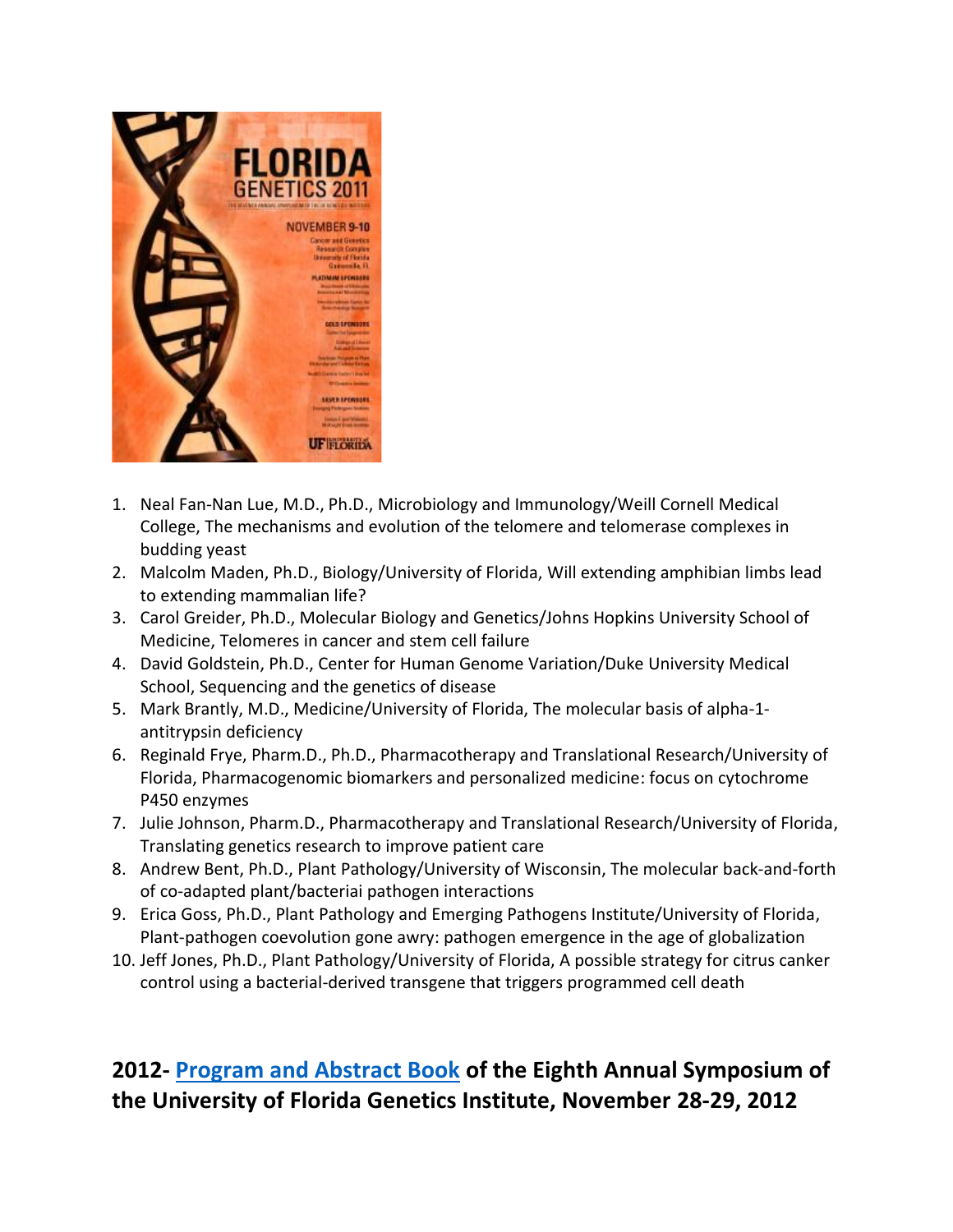**Keynote Speaker: David Baltimore 1975 Nobel Prize in Physiology or Medicine Robert A. Millikan Professor of Biology, California Institute of Technology "AAV to the rescue"**



- 1. Nick Muzyczka, Ph.D., Molecular Genetics and Microbiology/University of Florida, Gene therapy, 1974-2012: Are we there yet?
- 2. Mavis Agbandje-McKenna, Ph.D., Biochemistry and Molecular Biology/University of Florida, Tackling AAV gene delivery challenges with structural virology
- 3. Terry Flotte, M.D., School of Medicine/University of Massachusetts, Developing gene therapy for genetic emphysema: From idea to phase 2 clinical trials
- 4. Jude Samulski, Ph.D., Gene Therapy Center/University of North Carolina, Hairpins to helper virus and the impact on AAV vectors
- 5. Michael Linden, Ph.D., Gene Therapy Consortium/University of College London, Department of Infectious Diseases/King's College London School of Medicine, Site-specific integration by AAV: Back to the future
- 6. David Baltimore, Ph.D., 1975 Nobel Prize in Physiology or Medicine/California Institute of Technology, AAV to the rescue
- 7. Michael Skinner, Ph.D., Biological Sciences/Washington State University, Environmentally induced epigenetic transgenerational inheritance of reproductive phenotypes and disease: Ancestral ghosts in your genome
- 8. James Resnick, Ph.D., Molecular Genetics and Microbiology/University of Florida, Imprinting mechanisms underlying Prader-Willi and Angelman syndromes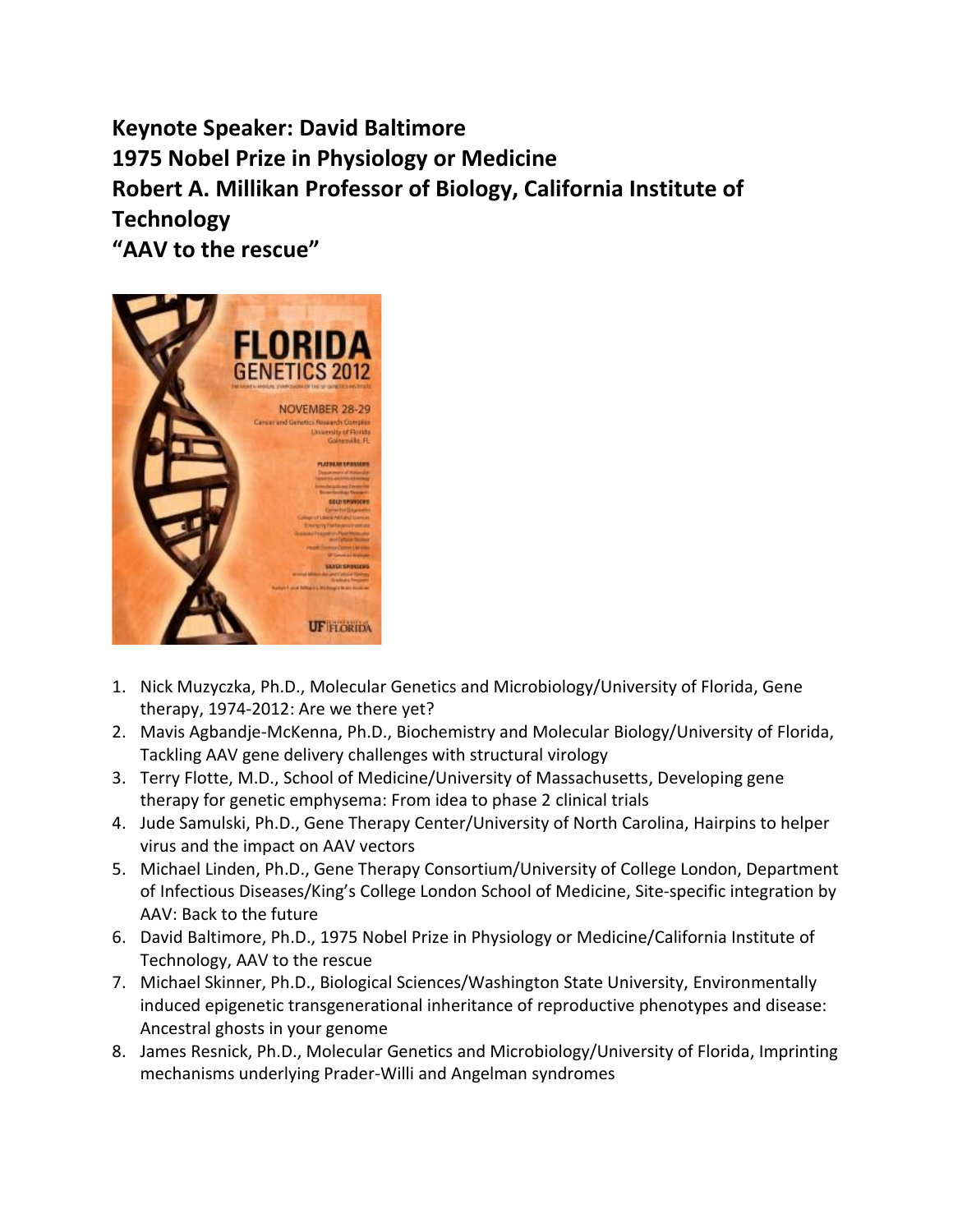- 9. Karen McGinnis, Ph.D., Biological Science/Florida State University, Epigenetic gene regulation and phenotype in maize
- 10. Connie Mulligan, Ph.D., Anthropology/University of Florida, Epigenetic alterations and stress among new mothers and infants in war-torn Democratic Republic of Congo
- 11. Steve Strauss, Ph.D., Forest Ecosystems and Society/Oregon State University, Transgenic forests: A funny thing happened on the way to the revolution
- 12. Curt Hannah, Ph.D., Horticultural Sciences/University of Florida, ADP-glucose pyrophosphorylase: From bacterial selection to yield in the field
- 13. Harry Klee, Ph.D., Horticultural Sciences/University of Florida, The chemistry and genetics of tomato flavor

# **2013- [Program and Abstract Book](http://ufdc.ufl.edu/IR00003869/00001) of the Ninth Annual Symposium of the University of Florida Genetics Institute, October 9-10, 2013**

**Keynote Speaker: William E. Evans, PharmD Director and CEO, St. Jude Children's Research Hospital "Genomic medicine: Using genome variation to individualize cancer treatment"**



- 1. Alfred S. Lewin, Ph.D., Professor, Molecular Genetics & Microbiology/University of Florida, Gene Therapy for Autosomal Dominant Retinitis Pigmentosa
- 2. Gary F. Peter, Ph.D., Professor, Forest Resources & Conservation/University of Florida, Conifer Terpenes: Manipulating an Ancient Plant Defense Pathway for Production of Renewable Chemicals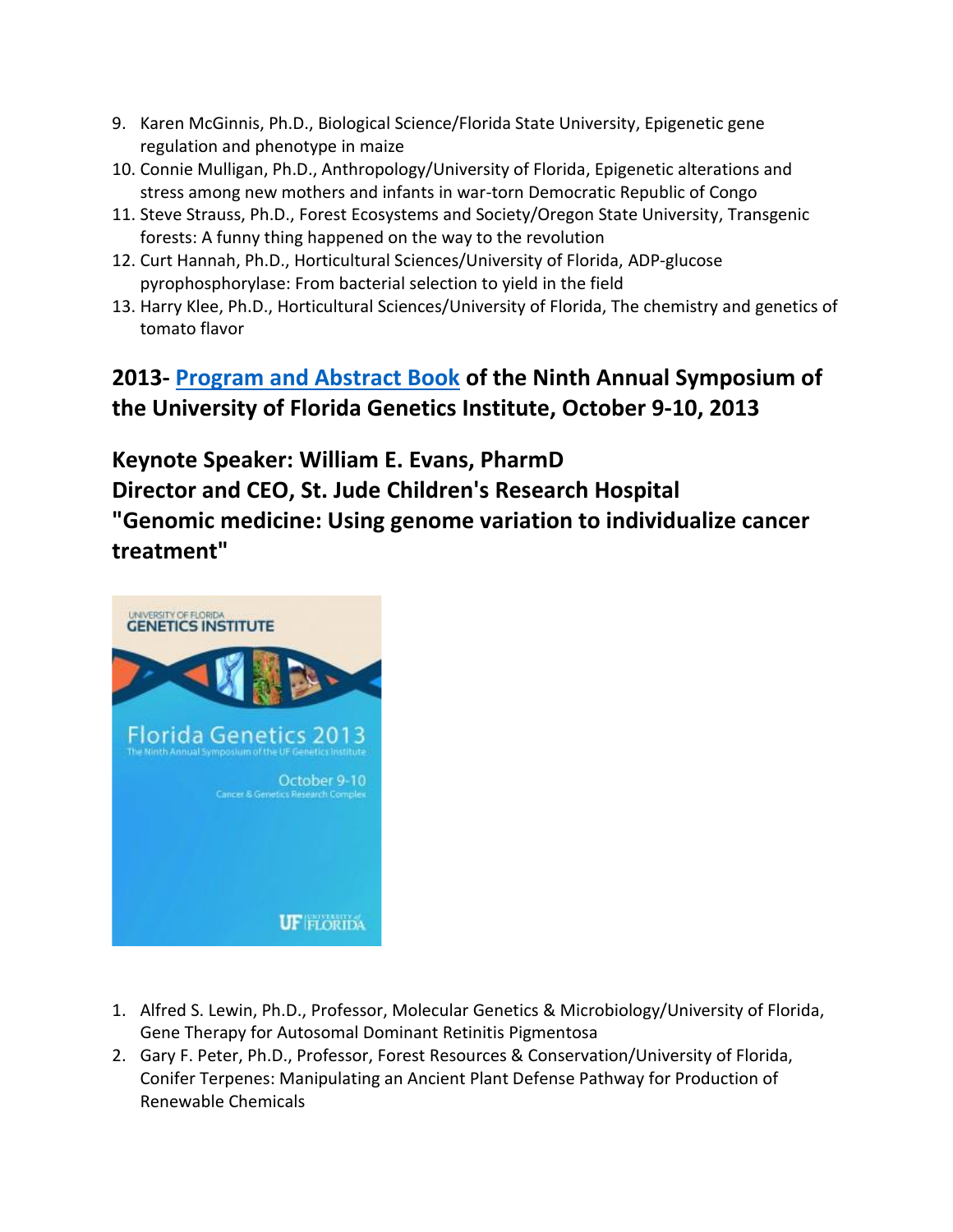- 3. William E. Evans, Pharm.D., Director and CEO/St. Jude Children's Research Hospital, Genomic Medicine: Using Genome Variation to Individualize Cancer Treatment
- 4. Michael Lynch, Ph.D., Distinguished Professor of Biology/Indiana University, Mutation, Drift, and the Origin of Subcellular Features
- 5. Michael M. Miyamoto, Ph.D., Professor, Biology/University of Florida, Scrombroid Fishes Provide Novel Insights into the Trait/Rate Associations of Molecular Evolution
- 6. Günter P. Wagner, Ph.D., Alison Richard Professor of Ecology & Evolutionary Biology/Yale University, Genetics and Genomics of Cell Type Evolution: The Human Decidual Cell
- 7. Stuart F. McDaniel, Ph.D., Assistant Professor, Biology/University of Florida, The Genetics of Sterility in Populations of Certodon Purpureus
- 8. Gerard Karsenty, M.D., Ph.D., Professor & Chair, Department of Genetics & Development/Columbia University Medical Center, The Contribution of Bone to Whole Organism Physiology
- 9. Arthur S. Edison, Ph.D., Professor, Biochemistry and Molecular Biology/University of Florida, New Approaches in Metabolomics
- 10. Clint Chapple, Ph.D., Distinguished Professor, Department of Biochemistry/Purdue University, Genetic Analysis of Phenylpropanoid Metabolism in Arabidopsis
- 11. Sixue Chen, Ph.D., Assistant Professor, Biology/University of Florida, Functional Genomics Plant Glucosinolate Metabolic Networks

## **2014- Program and Abstract Book (File not found) of the Tenth Annual Symposium of the University of Florida Genetics Institute, October 29- 30**

# **Keynote speaker: Roger N. Beachy, PhD Founding Executive Director, World Food Center "Increasing the odds that science and technology will impact food and nutrition security"**

- 1. Thomas Mitchell-Olds, Ph.D., Duke University, Dissecting Constraints on Complex Trait Expression across Environments
- 2. William Petri, Ph.D., University of Virginia, The Genetics Malnutrition and its Impact on Child Development and Vaccination
- 3. Roger N. Beachy, Ph.D., Founding Director of The World Food Center at UC Davis, Increasing the Odds that Science and Technology will Impact Food and Nutrition Security
- 4. Elaine Ostrander, Ph.D., National Genome Research Institute, Genetics of Complex Traits in the Domestic Dog
- 5. Samantha Brooks, Ph.D., University of Florida, Galloping into the Future: Genomics in Equine Research
- 6. Eve Wurtele, Ph.D., Iowa State University, Orphan Genes of Plants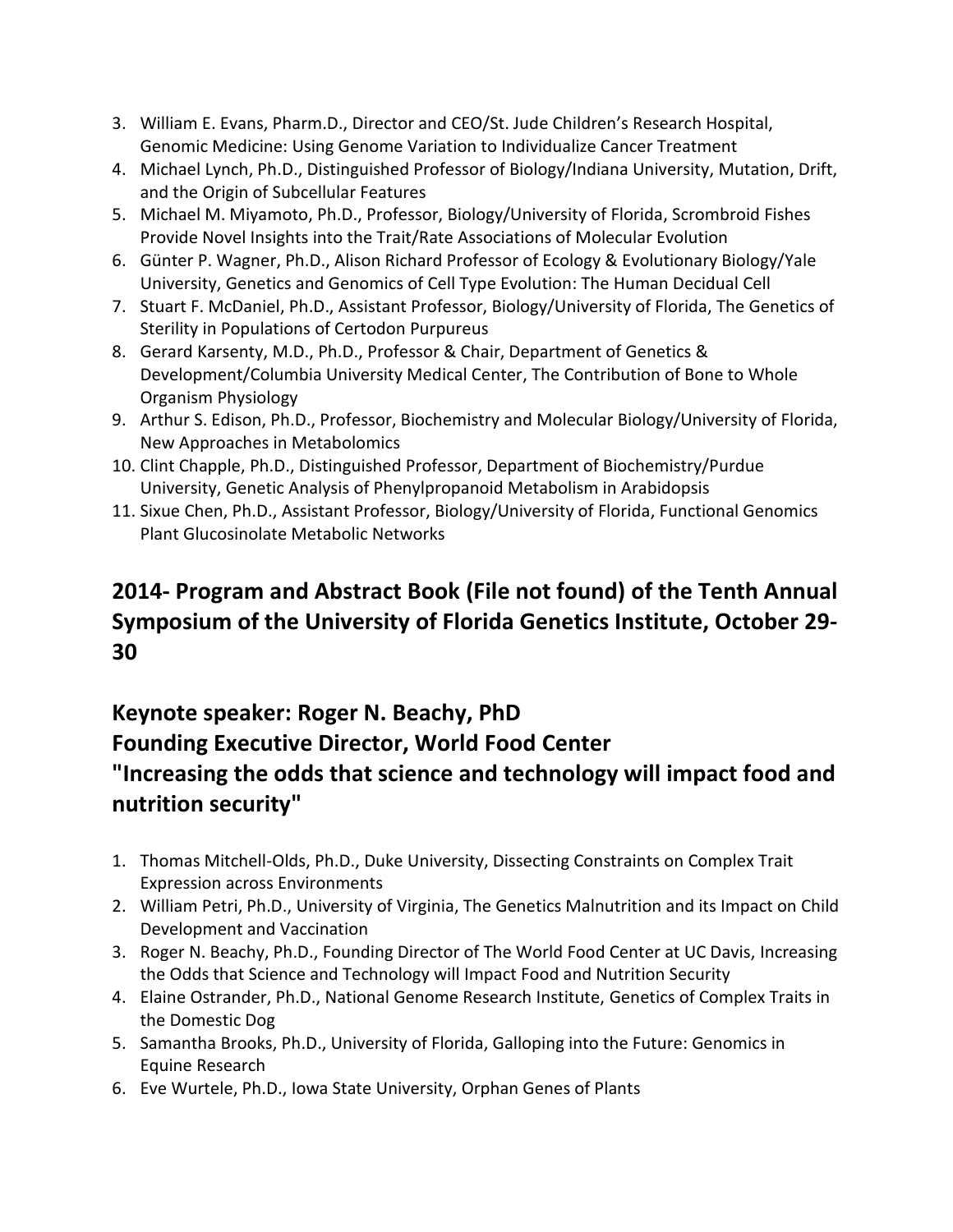- 7. Brad Barbazuk, Ph.D., University of Florida, The Amborella Genome Sequence: A Reference for the Evolution of Flowering Plants
- 8. Cameron Currie, Ph.D., University of Wisconsin, Madison, Ants, Agriculture and Antibiotics
- 9. Graciela Lorca, Ph.D., University of Florida, Lactobacillus Johnsonii N6.2-Mediated Mechanism in Mitigation of Type 1 Diabetes Onset
- 10. Joerg Graf, Ph.D., University of Connecticut, Metagenomic and Metatranscriptomic Analysis of the Medicinal Leech Gut Microbiota
- 11. Gary Wang, M.D., Ph.D., University of Florida, Alterations in Gut Microbiome in Clostridium Difficile Infection

# **2015- Program and Abstract Book of the Eleventh Annual Symposium of the University of Florida Genetics Institute, November 18-19, 2015**

# **Keynote Speaker: Ian T. Baldwin, PhD**

#### **Founder and Director, Department of Molecular Ecology [Max Planck Institute for Chemical Ecology](http://www.ice.mpg.de/ext/home0.html?&L=0)**

### **"Microbes Play a Central Role in a Plant's Solution's to Ecological Problems"**

- 1. Fatma Kaplan, Ph.D., University of Florida, Chemical Signaling in Nematodes and Practical Applications
- 2. Hendrick Luesch, Ph.D., College of Pharmacy/University of Florida, Functional Genomic and Chemical-Genetic Screening Platforms for Drug and Target Discovery
- 3. Ian Baldwin, Ph.D., Max Planck Institute for Chemical Ecology, Microbes Play a Central Role in a Plant's Solutions to Ecological Problems
- 4. Rolf Renne, Ph.D., University of Florida, Long and Short Non-Coding RNAs in Kaposi's Sarcoma-Associated Herpesvirus Biology
- 5. Suming Huang, Ph.D., Department of Biochemistry and Molecular Biology/University of Florida, The Role of lincRNA in Early Embryonic Development and Leukemogenesis
- 6. Maury Swanson, M.S., Ph.D., Department of Molecular Genetics and Microbiology/University of Florida, Unstable Genomes and RNA-Medicated Disease
- 7. Dan Graur, Ph.D., University of Houston, The Human Genome: The Imperfection of Evolution and the Evolution of Imperfection
- 8. Ehab Abouheif, M.S., Ph.D., McGill University, What Supersoldier Ants Teach Us About Development and Evolution
- 9. Dan Hahn, Ph.D., Department of Entomology and Nematology/University of Florida, Constraints, Independence and Evolution of Thermal Plasticity: Probing the Genetic and Cellular Architecture of Thermal Responses
- 10. Anna-Lisa Paul, M.S., Ph.D., Horticultural Department/University of Florida, Adjusting to a Novel Environment – Plant Remodeling in Spaceflight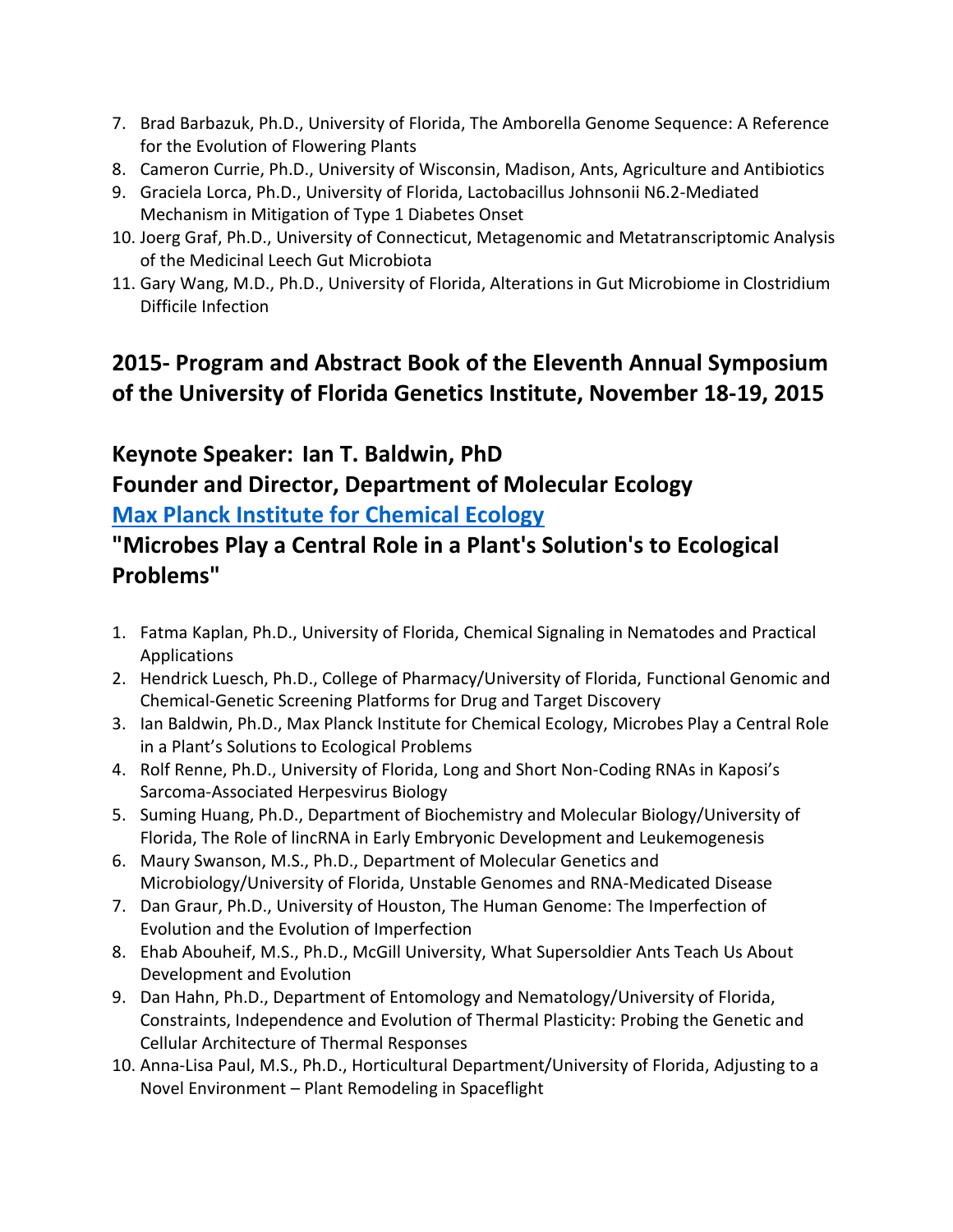11. Ian Ehrenreich, Ph.D., University of Southern California, Complex Genetic Interactions Determine a Trait's Environmental Robustness

# **2016- Program and Abstract Book of the Twelfth Annual Symposium of the University of Florida Genetics Institute, November 30th - December 1st, 2016**

#### **Keynote Speaker:**

- 1. Dana Carroll, University of Utah, Genome Editing with Programmable Nucleases
- 2. Nian Wang, University of Florida, Genome Editing in Citrus for Disease-Resistant Varieties
- 3. Edgar Rodriguez, University of Florida, AAV-Based Genome Targeting: New Approaches to the Study of CNS Function and Therapy
- 4. Eric Alm, Massachusetts Institute of Technology, Ecology of the Human Microbiome in Health and Disease
- 5. Christian Jobin, University of Florida, Microbial Genomics Illuminates Mechanisms Leading to Carcinogenesis
- 6. Jiri Hulcr, University of Florida, The Ambrosia Symbiosis: Fungi, Insects, Trees and People
- 7. Rytas Vilgalys, Duke University, Plant-Fungal Interactions: Communication and Coevolution Between Forest Trees and Their Symbiotic Fungi
- 8. Jef Boeke, New York University, How to Synthesize a Genome
- 9. Yousong Ding, University of Florida, Developing Bio-Systems to Produce Fine Chemicals
- 10. Steve Benner, The Foundation for Applied Molecular Evolution, Lessons and Applications of Synthetic Genetic Systems
- 11. June Medford, Colorado State University, Predictable and Controllable Genetic Circuits in Plants with Synthetic Biology

## **2017- Program and Abstract Book of the Thirteenth Annual Symposium of the University of Florida Genetics Institute, October 25- 26, 2017**

#### **Keynote Speaker: Adrian R. Krainer, PhD**

**Professor of Molecular Genetics and Program Chair of Cancer & Molecular Biology "Nusinersen (SpinrazaTM): The First FDA-Approved Treatment for SMA"**

1. Stephen S. Rich, University of Virginia, A Multi-ethnic, Multi-omics Approach to Cardiovascular Disease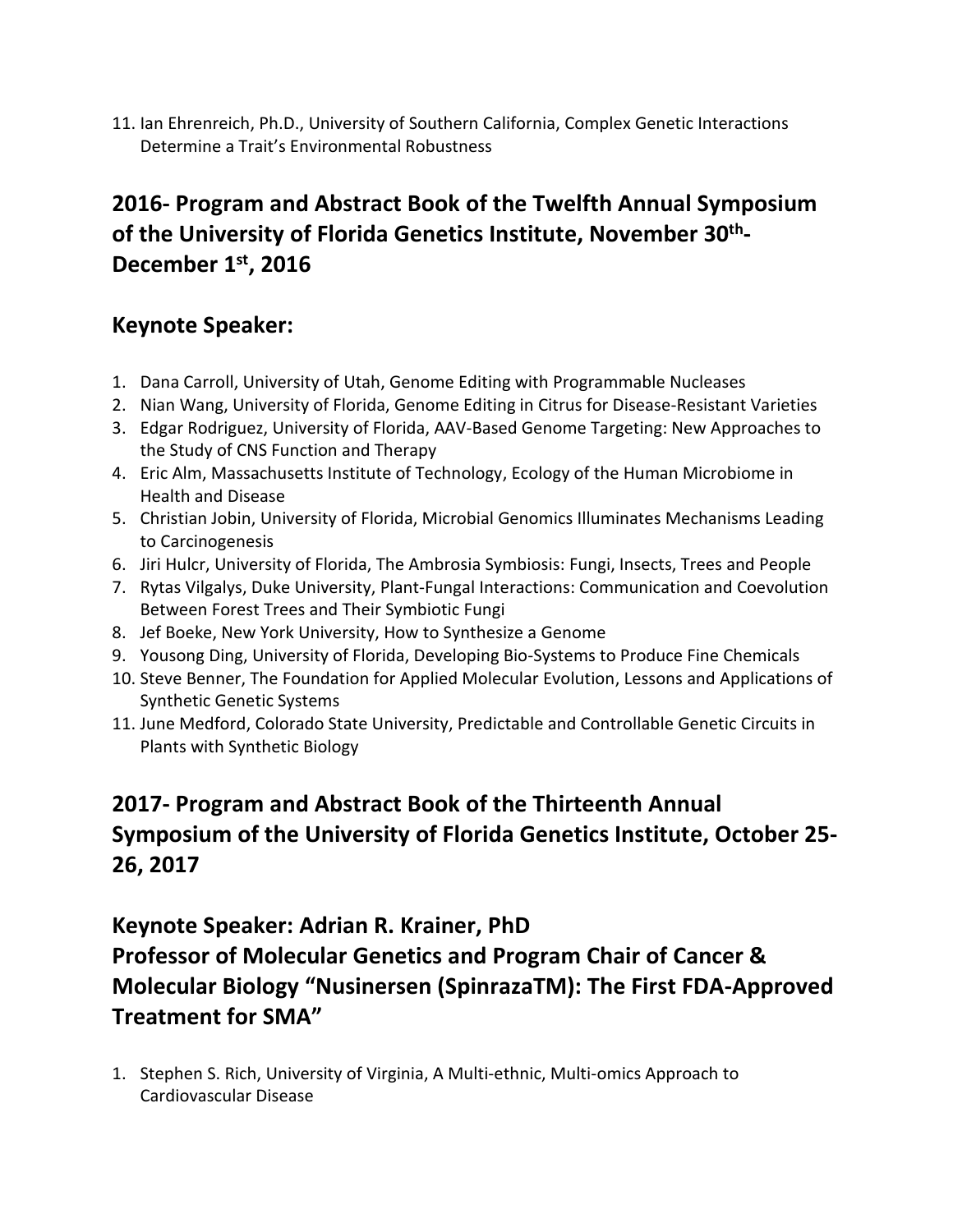- 2. Zachary B. Lippman, Cold Spring Harbor Laboratory, The Miracle of Genome Editing in Plants has Arrived. Now What?
- 3. Julie A. Johnson, University of Florida, Advancing patient care through genetically-guided drug therapy: The UF Health Personalized Medicine Program
- 4. Adrian R. Krainer, Cold Spring Harbor Laboratory, Nusinersen(SpinrazaTM): The First FDA-Approved Treatment for SMA
- 5. Steven P. Briggs, University of California San Diego, Definition of the expressome by DNA methylation patterns
- 6. Nancy D. Denslow, University of Florida, Proteogenomics Proteomics responses to sex hormones in a non-model species
- 7. Laura P.W. Ranum, University of Florida, Repeat associated non-ATG translation: new starts and directions in neurodegenerative disease
- 8. Karin D. Rodland, Pacific Northwest National Laboratory USA, Proteogenomic Analysis of Ovarian Cancer in the Context of Clinical Outcome
- 9. Colleen J. Doherty, North Carolina State University, Plants in the Fourth Dimension: The Interaction Between Time and Temperature Responses
- 10. Derek Cummings, University of Florida, Deep sequencing of influenza viruses reveals infections with multiple distinct lineages
- 11. Brent C. Christner, University of Florida, The Earth's Cryoecosphere and Search for Life on Ocean Worlds
- 12. Andrew Whitehead, University of California, Davis, Evolution in the Anthropocene the Genetic Basis of Rapid and Repeated Adaptation to Environmental Pollution in Fish from Urban Estuaries

# **2018- Program and Abstract Book of the Fourteenth Annual Symposium of the University of Florida Genetics Institute, November 1-2, 2018. Webpage archive [and award winners.](http://ufgi.ufl.edu/florida-genetics-symposium-2018/)**

#### **Keynote Speaker: Peter Palese, PhD**

# **Professor and Chair of the Department of Microbiology, Mount Sinai "Towards a Universal Influenza Virus Vaccine"**

- 1. Svetlana Folimonova, University of Florida, **"Viral selfishness: understanding superinfection exclusion by an RNA virus"**
- 2. Valery Grdzelishvili, The University of North Carolina, **"Host factors determining permissiveness of pancreatic cancer cells to oncolytic vesicular stomatitis virus"**
- 3. Stephanie Karst, University of Florida, **"The Influence of the Intestinal Microbiota on Norovirus Pathogenesis"**
- 4. Aldon Lusis, University of California Los Angeles, **"Gene-by-sex interactions in mitochondrial functions and cardio-metabolic traits"**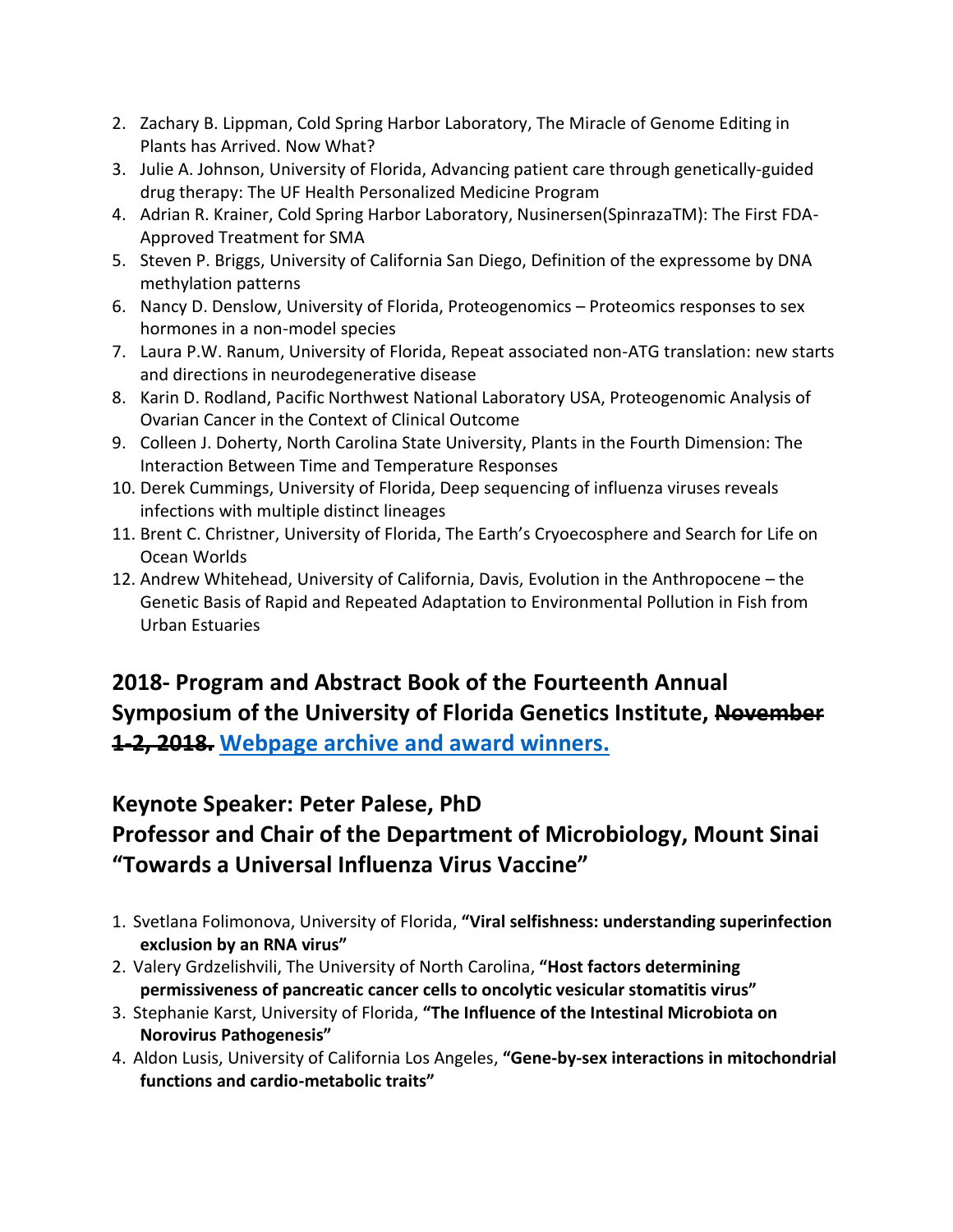- 5. Lauren McIntyre, University of Florida, **"Sex specific regulation of gene expression in D. melanogaster and D. simulans"**
- 6. Eduardo Vallejos, University of Florida, **"Development of Dynamic Gene-Based Models to Predict Plant Phenotypes Under Varying Environments"**
- 7. Eileen Dolan, The University of Chicago, **"Personalizing Cancer Survivorship: Is there a Role for Genomics?"**
- 8. Ana I. Caño-Delgado, Centre for Research in Agricultural Genomics (CRAG) CSICIRTA-UAB-UB, Barcelona 08193, Spain, **"Evolutionary origin of steroid signaling in plants"**
- 9. Fred Gmitter, University of Florida, **"Seeing Through the Mists of Time: Genome Sequencing Reveals the Origins and Evolutionary Pathways of Contemporary Citrus Fruits"**
- 10. Charlie Baer, University of Florida, **"Mutation as a lens on natural selection in C. elegans"**
- 11. Brant Faircloth, Louisiana State University, **"Enriching Our Way Towards An Understanding Vertebrate Regulatory Region Evolution"**

# **2019- Program and Abstract Book of the Fifteenth Annual Symposium of the University of Florida Genetics Institute, November 4-5, 2019. [Webpage archive and award winners.](http://ufgi.ufl.edu/florida-genetics-symposium-2019/)**

### **Keynote Speaker: Robert B. Darnell, MD, PhD Robert And Harriet Heilbrunn Professor Investigator, The Rockefeller University, Howard Hughes Medical Institute Senior Attending Physician**

### **"RNA Genomics in Health and Disease"**

- 1. Samantha Morris, Washington University in St. Louis, "Single-cell recording of linage and transcriptional regulation in direct reprogramming"
- 2. Sixue Chen, PhD, University of Florida, "Single cell-type proteomics and metabolomics: new insights into guard ell immunity and CO2 responses"
- 3. Alicia Oshlack, MCRI-Australia, "Single-cells, transcriptomes and organoids: How bioinformatics unlocks the power of genomic technologies"
- 4. Eric Wang, University of Florida, "Cell type specific RNA regulation in Neurological Disease"
- 5. Susannah Tringe, Joint Genome Institute, "Genomics drivers of soil and plant microbiomes"
- 6. Ulrich Stingl, University of Florida, "aquatic microbial communities in the Everglades; First Responders to environmental change"
- 7. Jin Xu, University of Florida, "The Structure and function of the global citrus rhizosphere microbiome"
- 8. Jonine Bernstein, Memorial Sloan Kettering Cancer Center, "The genetic epidemiology of contralateral breast cancer: results from the WECARE Study"
- 9. Zhonglin Mou, University of Florida, "Using genetics to dissect the plant immune system"